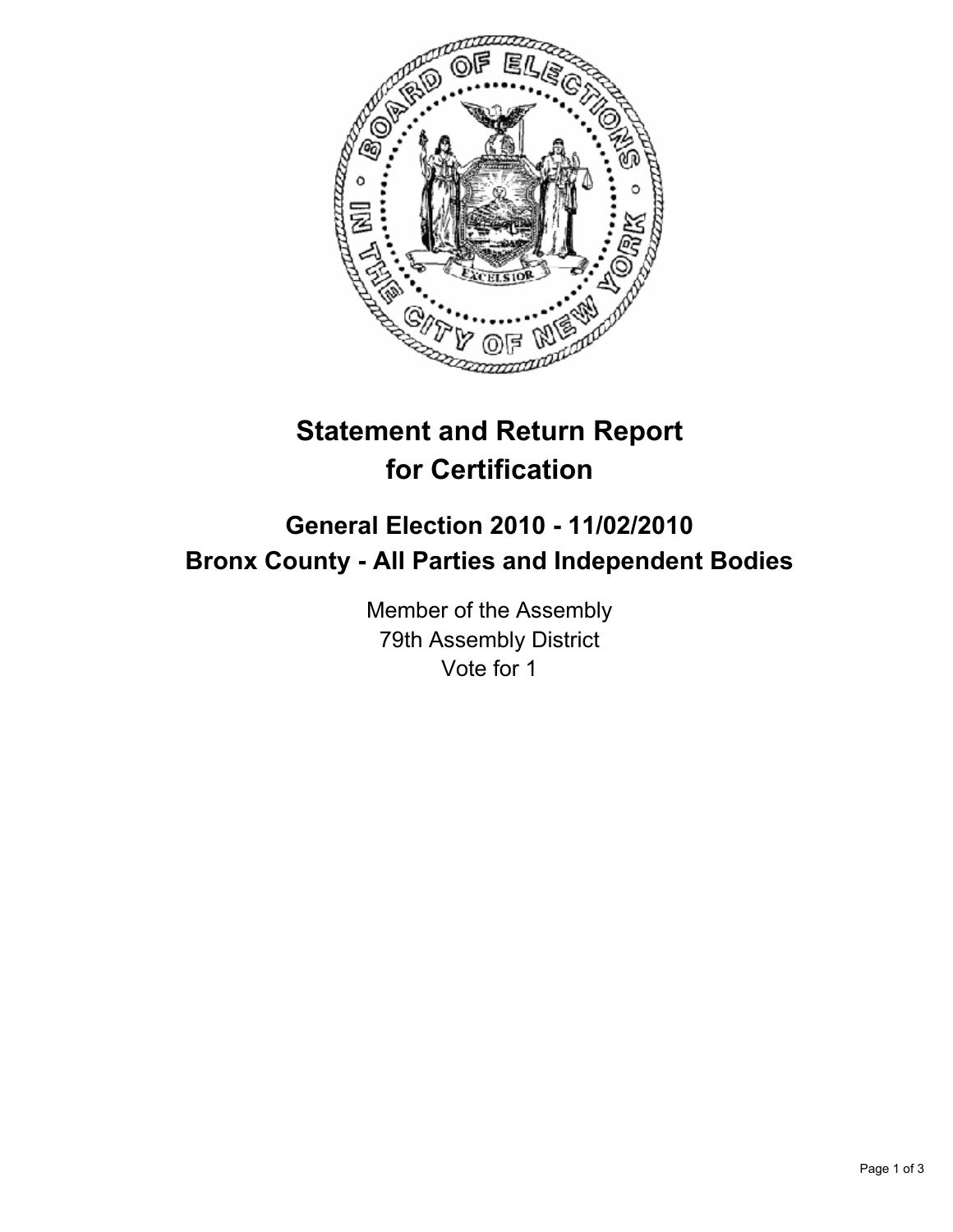

## **Assembly District 79**

| <b>PUBLIC COUNTER</b>             | 15,596       |
|-----------------------------------|--------------|
| <b>EMERGENCY</b>                  | 0            |
| ABSENTEE/MILITARY                 | 216          |
| <b>AFFIDAVIT</b>                  | 378          |
| <b>Total Ballots</b>              | 16,211       |
| ERIC STEVENSON (DEMOCRATIC)       | 13,116       |
| DEBORAH BENBOW (REPUBLICAN)       | 436          |
| HENRY BONET JR. (CONSERVATIVE)    | 113          |
| ERIC STEVENSON (WORKING FAMILIES) | 542          |
| NO NAME (WRITE-IN)                | 7            |
| <b>OMOWALE ADEWALE (WRITE-IN)</b> | 1            |
| SERGIO VILLA VERDE (WRITE-IN)     | $\mathbf{1}$ |
| <b>Total Votes</b>                | 14,216       |
| Unrecorded                        | 1.995        |